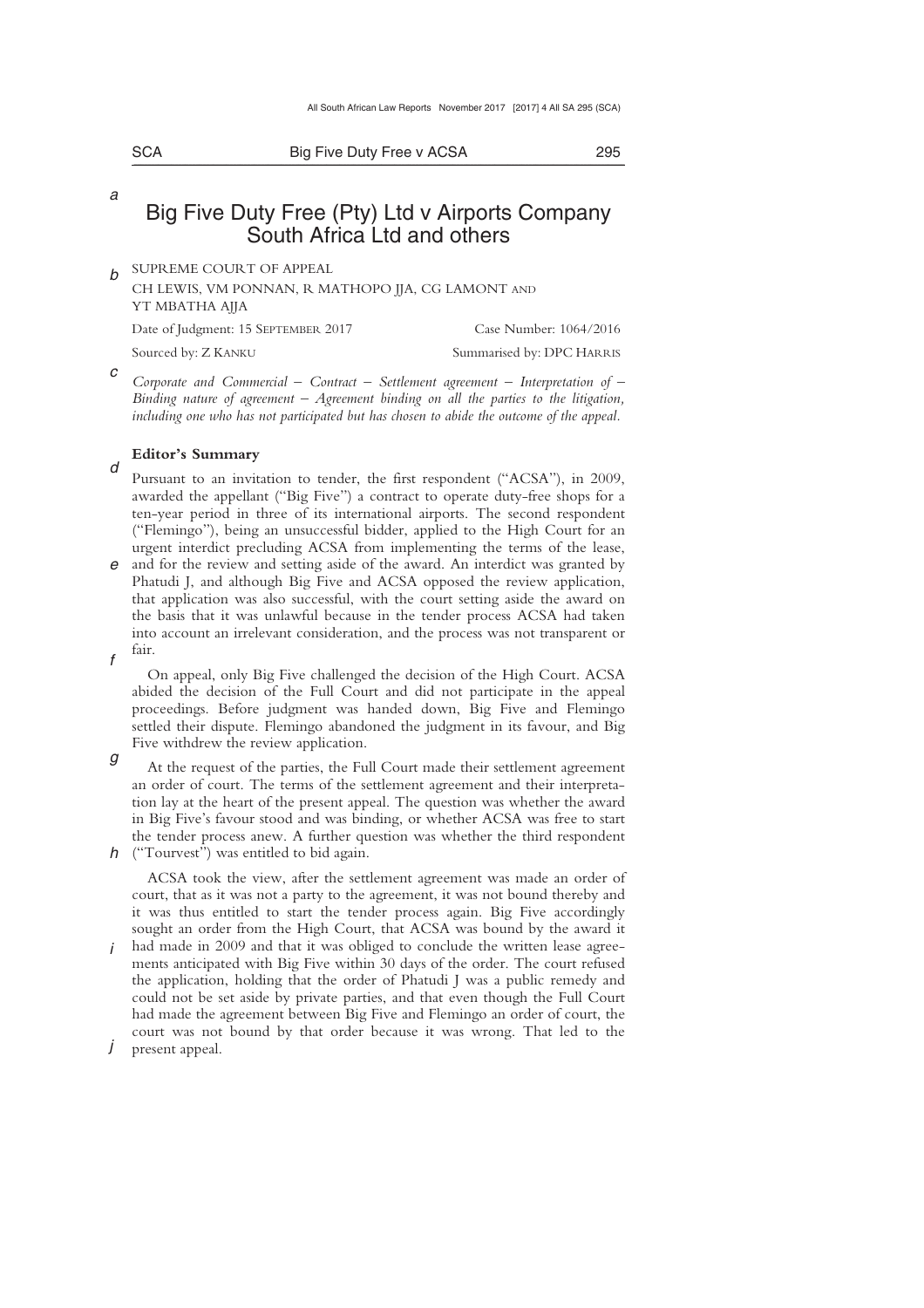#### 296 All South African Law Reports \_\_\_\_\_\_\_\_\_\_\_\_\_\_\_\_\_\_\_\_\_\_\_\_\_\_\_\_\_\_\_\_\_\_\_\_\_\_\_\_\_\_\_\_\_\_\_\_\_\_\_\_\_\_\_\_\_\_\_\_\_\_\_\_\_\_\_\_\_\_\_\_\_\_\_\_\_\_\_\_\_\_\_\_\_\_\_\_\_\_\_\_\_\_\_\_\_\_\_\_\_\_\_\_\_\_\_\_\_\_\_\_\_\_\_\_\_\_\_\_\_\_\_\_\_\_\_\_\_\_\_\_\_\_\_\_\_\_\_\_\_\_\_

*a b*  On appeal, Big Five argued that it was of no consequence that the judgment of Phatudi J made a finding that the award of the tender was unlawful. Only Flemingo had sought the review and setting aside of the order. ACSA and Big Five had opposed Flemingo's review. Tourvest had not participated in the review or the appeal. Only Big Five had appealed against the decision. ACSA abided the decision of the Full Court. The Full Court made the agreement of settlement an order of court. In the circumstances, Big Five argued, all the parties to the litigation before Phatudi J were bound by the Full Court order.

*c*  ACSA and Tourvest argued, on the other hand, that a judgment in a public law matter, such as Phatudi J's judgment on the lawfulness of the exercise of public power, cannot be set aside by private agreement between parties. It is for a court to determine the lawfulness of administrative action. Thus a private party cannot abandon a review judgment or settle matters pertaining to lawfulness where a court has held that the award was unlawful. It was thus contended that Phatudi J's judgment setting aside the award stood until it was set aside by a court on appeal.

*d e*  **Held** – The principles governing the making of an agreement of settlement an order of court makes it clear that the court making the agreement an order of court does not enter into the merits of the litigation. It must do no more than satisfy itself that the agreement relates to the litigation between the parties and that it is not contrary to policy or the law. According to ACSA and Tourvest, the Full Court, in making the agreement between Group Five and Flemingo an order of court, did not make a finding that the Phatudi J order was wrong, or that it should be set aside. It did no more than endorse the ending of the *lis* between the parties.

*f g h*  The Court held that the agreement had to be construed in the light of the circumstances attendant upon it – the factual matrix or context. The context *in casu* was that Flemingo and Big Five had made bids for the lease of the duty free shops at three international airports on the terms set out in ACSA's invitation to tender. ACSA awarded the tender to Big Five. One of the unsuccessful bidders, Flemingo, took the award on review arguing that it was unlawful. Phatudi J found that it was unlawful for reasons that may or may not be good. Big Five appealed against the order, and before the appeal was heard, Flemingo and Big Five agreed that the appeal would not be prosecuted to finality but that Flemingo would abandon the order and withdraw the review proceedings – as if they had never happened. The only purpose of the withdrawal and abandonment, coupled with the agreement of settlement, had to be to set aside the order of Phatudi J, and to agree that the award to Big Five by ACSA was to stand. There could be no inference other than that the parties did not intend the Phatudi J order to stand.

It was thus not open to the court *a quo* to decide that the Full Court had erred in making the agreement of settlement an order of court as the court *a quo* was bound by the doctrine of *res judicata*. The appeal was upheld with the costs.

### **Notes**

For Contract see:

- *LAWSA* Third Edition (Vol 9, paras 295–433)
- Christie, RH *The Law of Contract in South Africa* 7ed Durban LexisNexis 2016

*j* 

*i*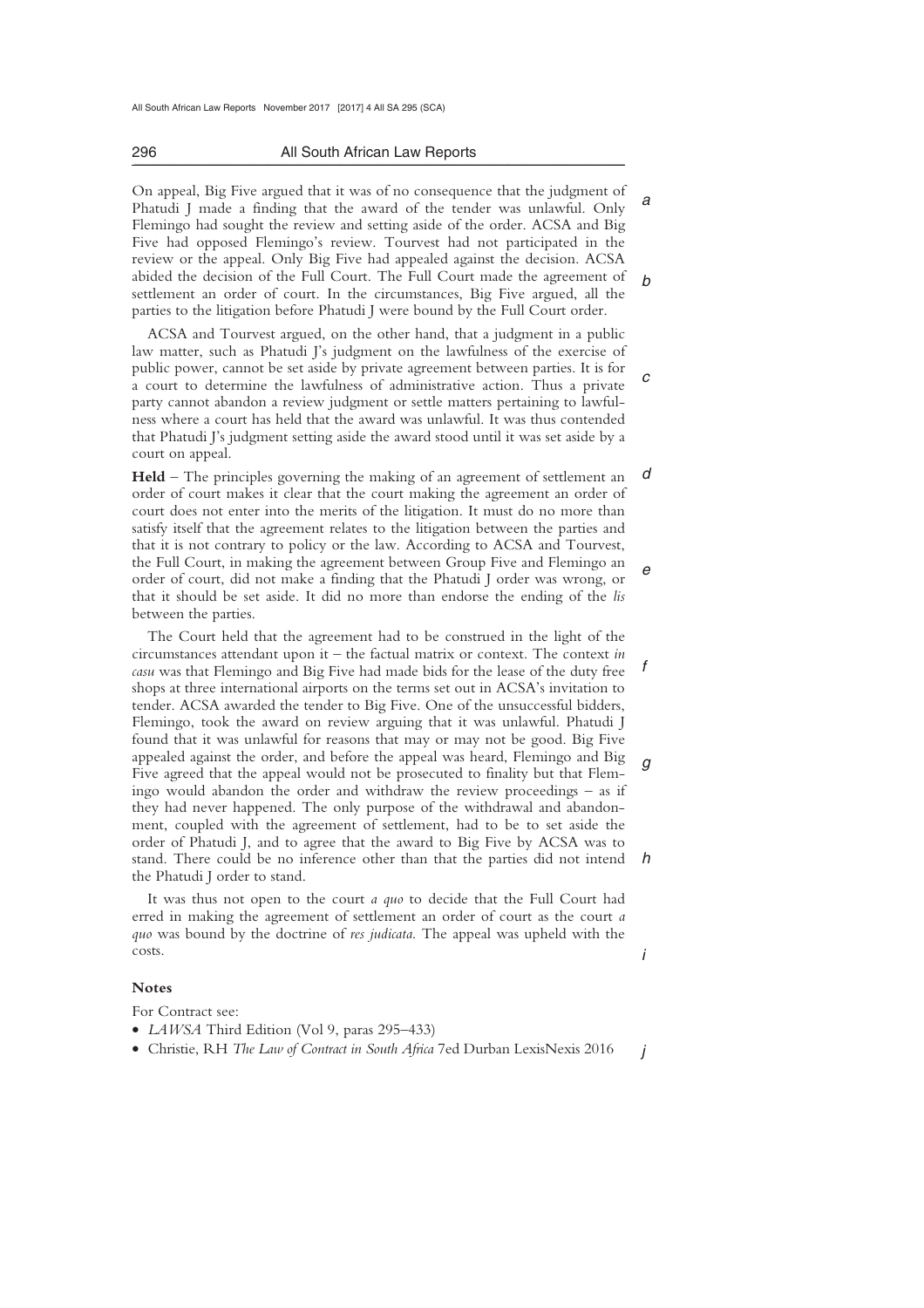| SCA | Big Five Duty Free v ACSA                                              |  |  |  |  |
|-----|------------------------------------------------------------------------|--|--|--|--|
|     | • Kerr, A Principles of the Law of Contract 6ed Durban LexisNexis 2002 |  |  |  |  |

#### *a*  (reprint 2007)

## **Cases referred to in judgment**

# **South Africa**

| b | Department of Transport and others v Tasima (Pty) Ltd 2017 (1) BCLR 1        |  |
|---|------------------------------------------------------------------------------|--|
|   |                                                                              |  |
|   | Eden Village (Meadowbrook) ( $Pty$ ) Ltd and another $v$ Edwards and another |  |
|   |                                                                              |  |
|   | Eke v Parsons 2015 (11) BCLR 1319                                            |  |
| C |                                                                              |  |
|   | Fourie NO v Merchant Investors (Pty) Ltd and another [2004] JOL 12548        |  |
|   | 300                                                                          |  |
|   | Gbenga-Oluwatoye v Reckitt Benckiser South Africa (Pty) Ltd and another      |  |
|   | 2016 (12) BCLR 1515 ([2016] ZACC 33) (CC) – Referred to  302                 |  |
|   | MEC for Health, KwaZulu-Natal v Premier of KwaZulu-Natal: In re Minister     |  |
| d | of Health and others v Treatment Action Campaign and others                  |  |
|   | 2002 (10) BCLR 1028 (2002 (5) SA 717) (CC) – Referred to  301                |  |
|   | Taljaard, Ex parte [1975] 2 All SA 646                                       |  |
|   |                                                                              |  |
|   | <b>United Kingdom</b>                                                        |  |
|   | $e$ Jenkins v Robertson (1867) LR 1 Sc & Div 117;                            |  |
|   | 301                                                                          |  |

# **Judgment**

### *f*  **LEWIS JA:**

 [1] On 26 August 2009, the first respondent, Airports Company South Africa Ltd ("ACSA"), pursuant to an invitation to tender issued on 29 May 2009, awarded a contract to operate duty-free shops for a ten-year period, in three of its international airports, to the appellant, Big Five Duty Free

*Munster v Cox* (1885) 10 AC 680 – **Referred to**......................................... 301

- *g h*  (Pty) Ltd ("Big Five"). The second respondent, DSF Flemingo SA (Pty) Ltd ("Flemingo"), an unsuccessful bidder, applied to the North Gauteng High Court, Pretoria, first for an urgent interdict precluding ACSA from implementing the terms of the lease, and secondly for the review and setting aside of the award. The interdict was granted. Big Five and ACSA opposed the review application. However, Phatudi J upheld the review and set aside the award on the basis that it was unlawful because in the tender process ACSA had taken into account an irrelevant consideration, and the process was not transparent or fair. This Court gave leave to appeal against that decision to the Full Court of the Gauteng High Court.
- *i*  [2] ACSA abided the decision of the Full Court and did not participate in the appeal proceedings. Nor did Tourvest Holdings (Pty) Ltd ("Tourvest"), the third respondent, also an unsuccessful bidder, oppose the appeal. The appeal was fully argued by Big Five and Flemingo before a Full Court and judgment was reserved. However, before judgment was handed down, Big Five and Flemingo settled their dispute. Flemingo abandoned the Phatudi J judgment in its favour, and Big Five withdrew the review appli-
- *j*  cation. At the request of the parties, the Full Court made their settlement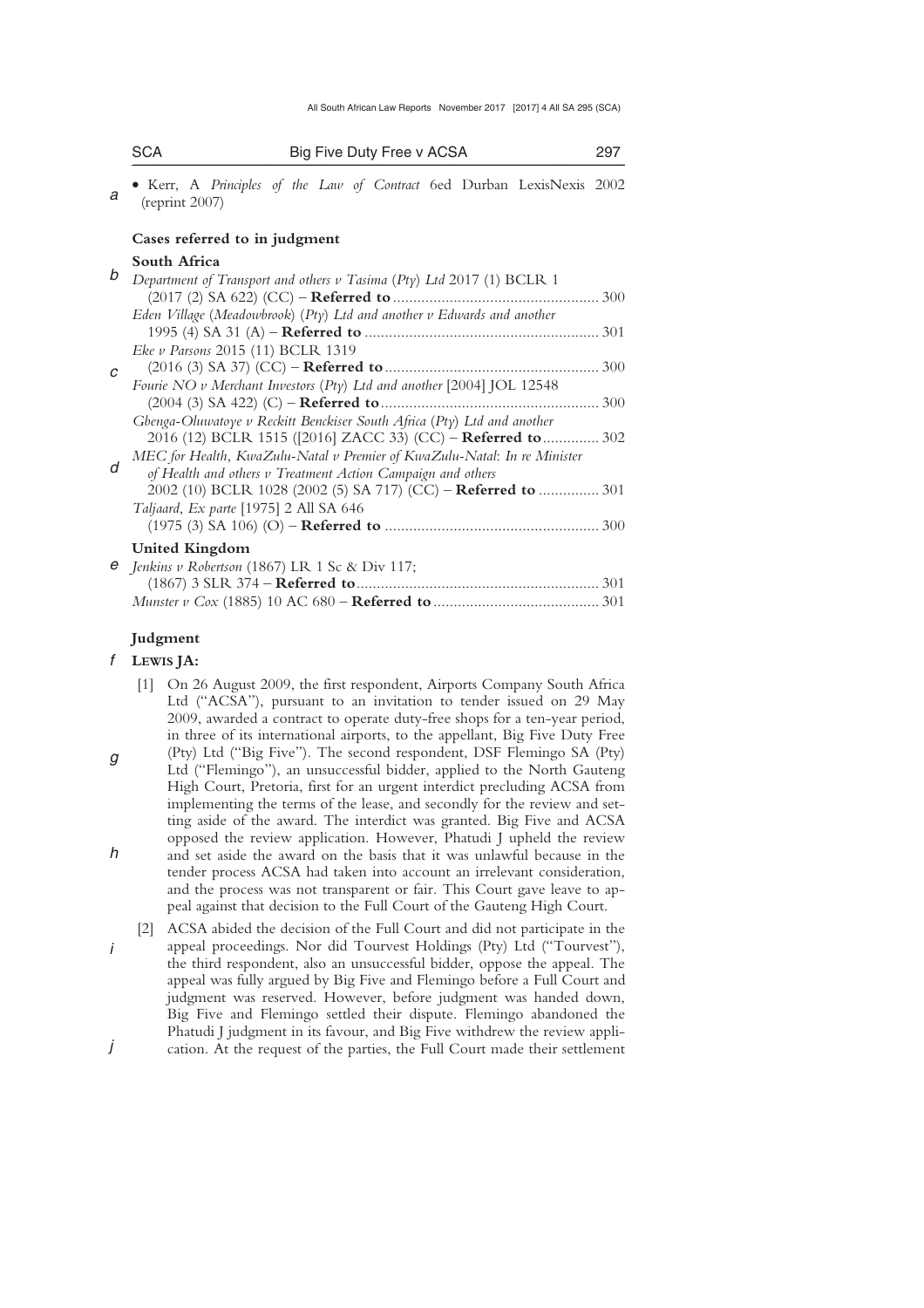*a* 

*e* 

 agreement an order of court. The terms of the settlement agreement and their interpretation lie at the heart of this appeal. The question that must be determined is whether the award in Big Five's favour stands and is binding, or is ACSA free to start the tender process anew, and is Tourvest entitled to bid again?

\_\_\_\_\_\_\_\_\_\_\_\_\_\_\_\_\_\_\_\_\_\_\_\_\_\_\_\_\_\_\_\_\_\_\_\_\_\_\_\_\_\_\_\_\_\_\_\_\_\_\_\_\_\_\_\_\_\_\_\_\_\_\_\_\_\_\_\_\_\_\_\_\_\_\_\_\_\_\_\_\_\_\_\_\_\_\_\_\_\_\_\_\_\_\_\_\_\_\_\_\_\_\_\_\_\_\_\_\_\_\_\_\_\_\_\_\_\_\_\_\_\_\_\_\_\_\_\_\_\_\_\_\_\_\_\_\_\_\_\_\_\_\_

- *b c*  [3] ACSA took the view, after the settlement agreement was made an order of court, that as it was not a party to it, it was not bound. Phatudi J's order that the award to Big Five was unlawfully made thus stood and could not be given effect. ACSA contended that it was thus entitled to start the tender process again. Big Five accordingly sought an order from the Gauteng Division of the High Court, Pretoria, that ACSA was bound by the award it had made in 2009 and that it was obliged to conclude the written lease agreements anticipated (a pro forma lease agreement was included in the invitation to bid) with Big Five within 30 days of the order.
- *d*  [4] Hughes J refused the application, holding that the order of Phatudi J was a "public remedy" and could not be set aside by private parties; and that even though the Full Court had made the agreement between Big Five and Flemingo an order of court, she was not bound by that order because it was wrong, being "at odds with the Constitution, the law and public policy". It is against this order that Big Five appeals to this Court with the leave of Hughes J.

### **The terms of the settlement agreement and the factual matrix**

- *f g*  [5] The Full Court heard argument in the appeal against Phatudi J's order on 4 June 2014. It reserved judgment. A month before then, Big Five's attorneys advised ACSA that settlement negotiations between it and Flemingo were ongoing and that a draft of a settlement agreement would be sent to ACSA for signature. They advised ACSA that they wanted it to be a signatory to protect Flemingo from claims that ACSA might make for loss caused by the institution of the review proceedings by Flemingo. Mr Haroon Jeena, the Group Executive: Commercial, of ACSA, responded by email congratulating Mr Chris Harilaou, a director of Big Five, on achieving a settlement. Jeena followed this up on 2 June 2014 with an email stating that "We are all on the same page". Later in the day, however, Jeena advised Harilaou that the agreement could not be signed without Board approval and that the Board would not meet before the appeal hearing. Big Five, accordingly, proceeded with the appeal hearing on 4 June 2014.
- *h i*  [6] The settlement agreement between Big Five and Flemingo was concluded on 13 June 2014. It was forwarded to ACSA on 17 June 2014. Judgment in the matter had not yet been handed down. The parties recorded in the preamble that they had settled the litigation in respect of the interim interdict granted by the High Court in December 2009 and the subsequent review application in which Phatudi J had set aside the award in May 2012, as well as the petition to this Court in 2012 and the appeal hearing before the Gauteng Division.
- [7] The salient terms of the agreement in so far as the review application was concerned are clauses:
	- the review application. Pursuant hereto and on signature hereof by  $j$ "3.1 [Flemingo] abandons the order of Phatudi J granted on 17 May 2012 in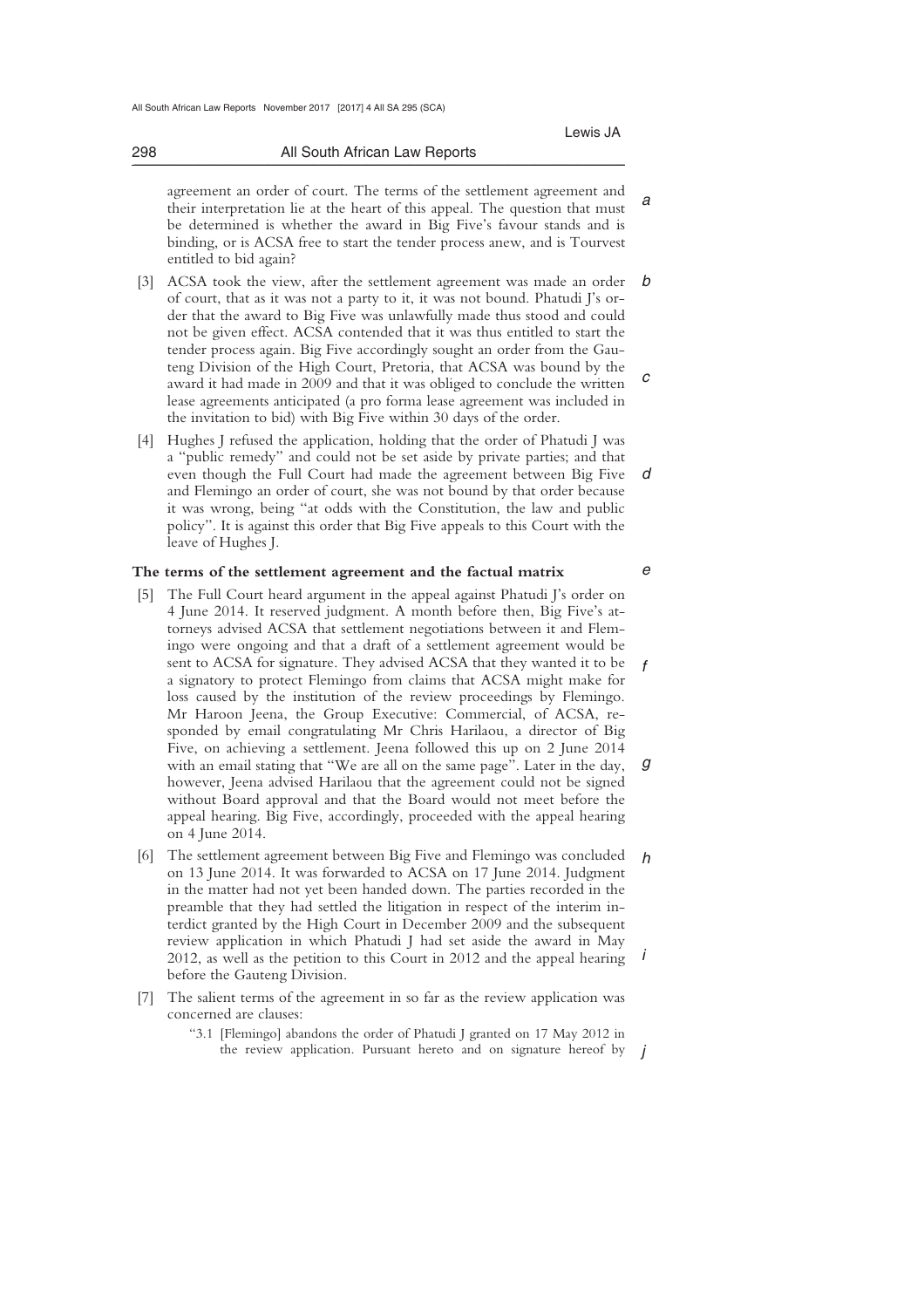| All South African Law Reports November 2017 [2017] 4 All SA 295 (SCA) |  |  |
|-----------------------------------------------------------------------|--|--|
|                                                                       |  |  |

|   | Lewis JA<br><b>SCA</b> |     | Big Five Duty Free v ACSA                                                                                                                                                                                                                                                                                                                                                                                                                                                                                                                            | 299 |
|---|------------------------|-----|------------------------------------------------------------------------------------------------------------------------------------------------------------------------------------------------------------------------------------------------------------------------------------------------------------------------------------------------------------------------------------------------------------------------------------------------------------------------------------------------------------------------------------------------------|-----|
| а |                        |     | [Flemingo] it will serve a notice of abandonment of this order in terms<br>of Rule of Court 41(2). Without limiting the generality of the term<br>'abandons' [Flemingo] in addition waives and abandons all right, title<br>and interest in and to this order.                                                                                                                                                                                                                                                                                       |     |
| b |                        | 3.3 | [Flemingo] hereby withdraws in its entirety the review application<br>proceedings on the basis of and having the effect that these proceedings<br>were never instituted and/or proceeded with and will serve on signature<br>here of a notice of withdrawal reflecting therein that the matter is settled.                                                                                                                                                                                                                                           |     |
| с |                        | 3.8 | Upon signature of this agreement by the parties [Flemingo] acknowl-<br>edges that ACSA is free to and can now implement the award of its ten-<br>der to [Big Five] without limitation or restriction and without any<br>challenge thereto whatsoever by [Flemingo].                                                                                                                                                                                                                                                                                  |     |
|   |                        | 6.4 | Insofar as is necessary [Big Five] and Flemingo do hereby consent to this<br>Agreement being made an order of this Honourable Court."                                                                                                                                                                                                                                                                                                                                                                                                                |     |
| d | [8]                    |     | On 19 June 2014, Flemingo filed notices in terms of rule 41(2) formally<br>abandoning the interdict and review judgments in their entirety. The day<br>afterwards, 20 June, at the request of Big Five and Flemingo, the Full<br>Court made the settlement agreement an order of court.                                                                                                                                                                                                                                                              |     |
| e | [9]                    |     | Some seven months later, ACSA advised Big Five that, after taking legal<br>advice and referring the matter to the ACSA Board, it had decided to start<br>the tender proceedings afresh despite the order of the Full Court. Hence<br>the application to court by Big Five to compel compliance by ACSA with<br>the tender awarded in 2009.                                                                                                                                                                                                           |     |
| f | $\left[10\right]$      |     | In the court <i>a quo</i> , ACSA and Tourvest resisted the application for an<br>order that ACSA was bound by the award of the lease of the premises for<br>duty free shops to Big Five, with effect from 20 June 2014, when the set-<br>tlement agreement became an order of court, on the basis that they were<br>not bound by that agreement, and that it was not open to private parties<br>to abandon a judgment in rem. That was one of the reasons for the order<br>made by Hughes $J - a$ judgment that affects persons other than the liti- |     |
| g |                        |     | gants who have abandoned it cannot be set aside by that abandonment.<br>Was the settlement agreement binding on ACSA and Tourvest?                                                                                                                                                                                                                                                                                                                                                                                                                   |     |
| h |                        |     | [11] On appeal, Big Five argues that it is of no consequence that the judgment<br>of Phatudi J made a finding that the award of the tender was unlawful.<br>Only Flemingo had sought the review and setting aside of the order.<br>ACSA and Big Five had opposed Flemingo's review. Tourvest had not<br>participated in the review or the anneal. Only Big Ewe had annealed                                                                                                                                                                          |     |

*i*  participated in the review or the appeal. Only Big Five had appealed against the decision. ACSA abided the decision of the Full Court. The Full Court made the agreement of settlement an order of court. In the circumstances, Big Five argues that all the parties to the litigation before Phatudi J were bound by the Full Court order.

# **Public law judgments and judgments** *in rem*

*j*  [12] ACSA and Tourvest argue, on the other hand, that a judgment in a public law matter, such as Phatudi J's judgment on the lawfulness of the exercise of public power (the award of a tender by an organ of State),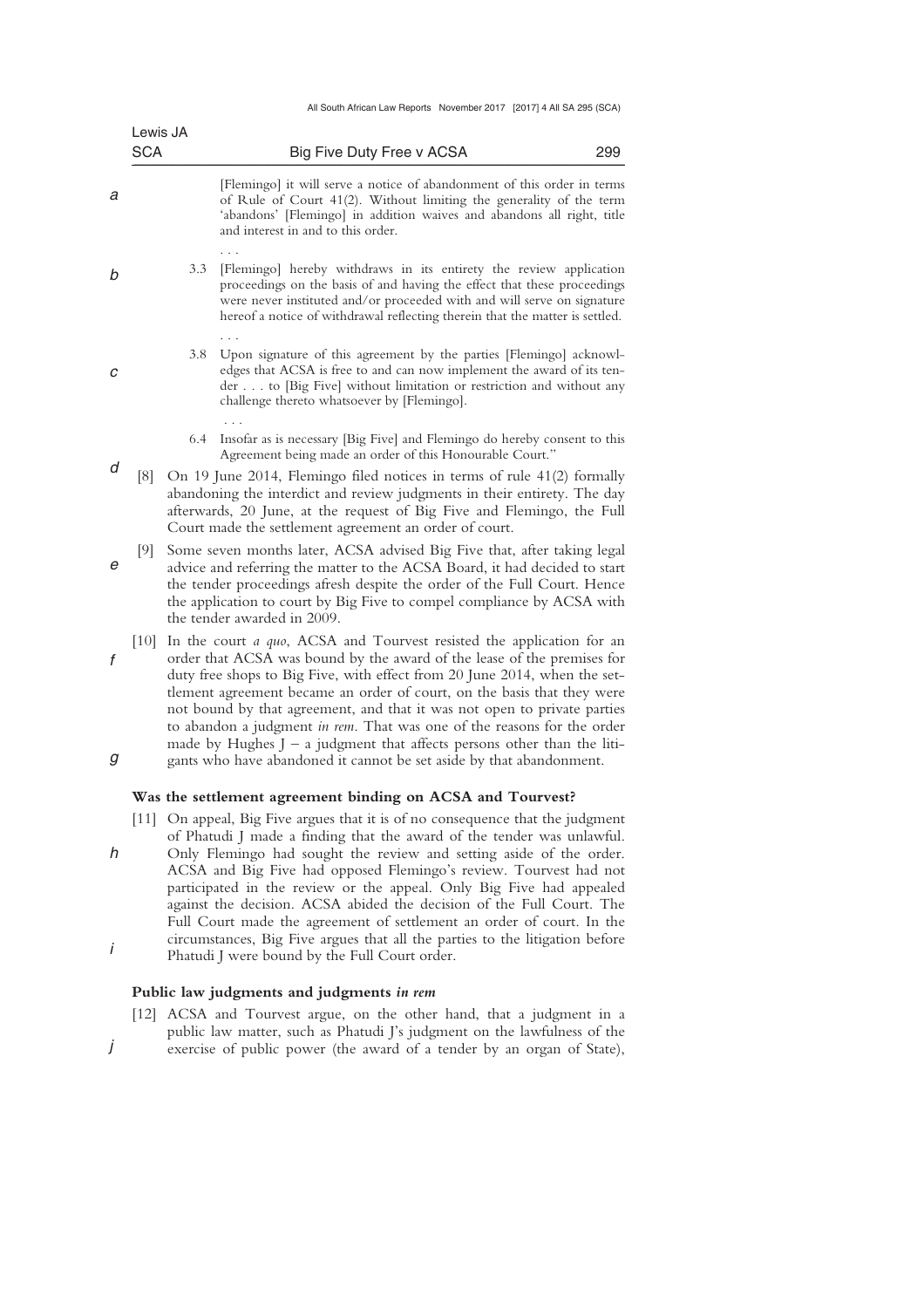*a* 

*b* 

#### 300 All South African Law Reports \_\_\_\_\_\_\_\_\_\_\_\_\_\_\_\_\_\_\_\_\_\_\_\_\_\_\_\_\_\_\_\_\_\_\_\_\_\_\_\_\_\_\_\_\_\_\_\_\_\_\_\_\_\_\_\_\_\_\_\_\_\_\_\_\_\_\_\_\_\_\_\_\_\_\_\_\_\_\_\_\_\_\_\_\_\_\_\_\_\_\_\_\_\_\_\_\_\_\_\_\_\_\_\_\_\_\_\_\_\_\_\_\_\_\_\_\_\_\_\_\_\_\_\_\_\_\_\_\_\_\_\_\_\_\_\_\_\_\_\_\_\_\_

 cannot be set aside by private agreement between parties. It is for a court to determine the lawfulness of administrative action. Thus a private party cannot abandon a review judgment or settle matters pertaining to lawfulness where a court has held that the award was unlawful. Phatudi J's judgment setting aside the award stands until it is set aside by a court on appeal.

- *c*  [13] ACSA relies in this regard on *Department of Transport and others v Tasima*  (*Pty*) *Ltd* 2017 (2) SA 622 (CC) paragraph 147 [also reported at 2017 (1) BCLR 1 (CC) – Ed] where the Constitutional Court said that the court is the sole arbiter of legality, and that it is not open to any party, "private or public to annex this function. Our Constitution confers on the courts the role of arbiter of legality". It argues that private parties cannot resuscitate an unlawful tender.
- *d e*  [14] ACSA and Tourvest both contend that a judgment granted in a review application has a public character – it is an objective determination of the validity of an impugned administrative act – independent of the parties who bring the action. The decision of the court on review operates against the public at large. It is thus argued to be a judgment *in rem* which cannot be abandoned by agreement between the parties, just as a decree of divorce cannot be abandoned by former spouses, or an order sequestrating a debtor cannot be abandoned by a creditor: third parties are affected by the orders. See *Ex parte Taljaard* 1975 (3) SA 106 (O) at 108C– 109A [also reported at  $[1975]$  2 All SA 646 (O) – Ed]. I shall approach the matter, as the parties did, on the assumption that the judgment of Phatudi J is one *in rem*.

### **A settlement agreement made an order of court**

- *g h*  [15] ACSA and Tourvest contend that Flemingo's abandonment of Phatudi J's order had no legal effect as far as they are concerned. Only the parties to the agreement are bound. They argue that making the agreement of settlement, embodying the abandonment of the order and the withdrawal of the review, an order of the Full Court makes no difference. Tourvest contends that when a court makes a settlement an order of court it is concerned with the content of the agreement itself, and not the merits of the underlying dispute (*Fourie NO v Merchant Investors* (*Pty*) *Ltd and another* 2004 (3) SA 422 (C) at 424H–I [also reported at [2004] JOL 12548 (C) – Ed]). The court need do no more than satisfy itself that the agreement relates to the litigation in question.
- [16] The principles governing the making of an agreement of settlement an order of court were recently restated by the Constitutional Court in *Eke v Parsons* 2016 (3) SA 37 (CC), paragraphs 25 and 26 [also reported at 2015 (11) BCLR 1319 (CC) – Ed]. The court, pointing out that not everything agreed to by parties should be accepted by courts, said:

"The order can only be one that is competent and proper. A court must thus not be mechanical in its adoption of the terms of a settlement agreement. For an order to be competent and proper, it must, in the first place 'relate directly or indirectly to an issue or *lis* between the parties'. Parties contracting outside of the context of litigation may not approach a court and ask that their agreement be made an order of court. . . .

*f* 

*i* 

*j*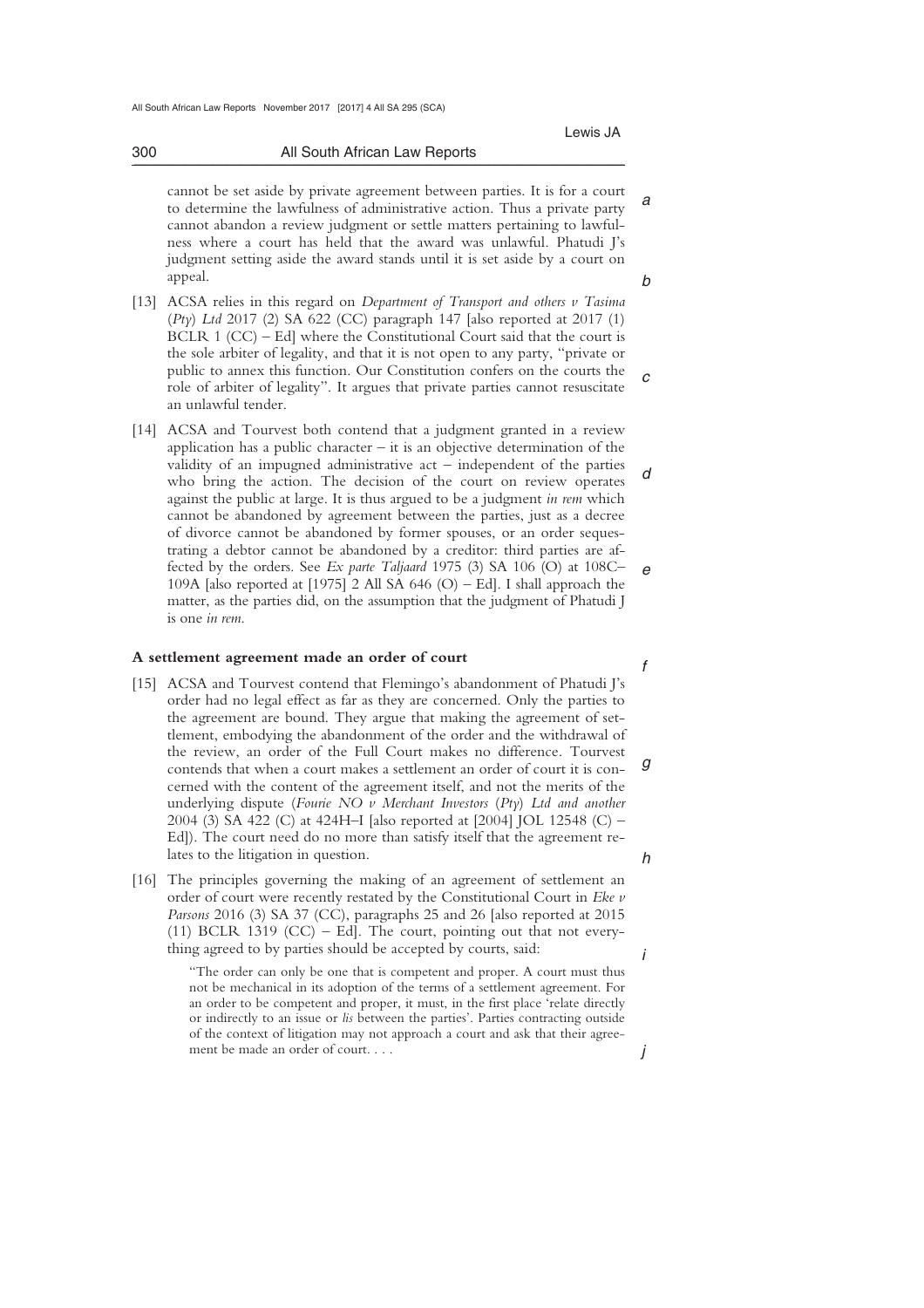|        | Lewis JA   |                                                                                                                                                                                                                                                                                                                                                                                                                                                                                                                                                                                                                                                                                                                                                                                                                                                           |
|--------|------------|-----------------------------------------------------------------------------------------------------------------------------------------------------------------------------------------------------------------------------------------------------------------------------------------------------------------------------------------------------------------------------------------------------------------------------------------------------------------------------------------------------------------------------------------------------------------------------------------------------------------------------------------------------------------------------------------------------------------------------------------------------------------------------------------------------------------------------------------------------------|
|        | <b>SCA</b> | Big Five Duty Free v ACSA<br>301                                                                                                                                                                                                                                                                                                                                                                                                                                                                                                                                                                                                                                                                                                                                                                                                                          |
| а      |            | Secondly, 'the agreement must not be objectionable, that is, its terms must be<br>capable, both from a legal and practical point of view, of being included in a<br>court order'. That means, its terms must accord with both the Constitution<br>and the law. Also, they must not be at odds with public policy. Thirdly, the<br>agreement must 'hold some practical and legitimate advantage'." (Footnotes<br>omitted.)                                                                                                                                                                                                                                                                                                                                                                                                                                 |
| b<br>с |            | [17] The court making the agreement an order of court thus does not enter<br>into the merits of the litigation: it must do no more than satisfy itself that<br>the agreement relates to the litigation between the parties and that it is<br>not contrary to policy or the law. The Full Court, in making the agree-<br>ment between Group Five and Flemingo an order of court, so ACSA and<br>Tourvest contend, did not make a finding that the Phatudi J order was<br>wrong, or that it should be set aside. It did no more than endorse the<br>ending of the lis between the parties.                                                                                                                                                                                                                                                                  |
| d<br>е | $[18]$     | ACSA relies also on the decision of the House of Lords in Jenkins $v$<br>Robertson (1867) LR 1 Sc & Div 117; (1867) 3 SLR 374 where a number<br>of people who had contended for a public right of way settled their dis-<br>pute and the agreement of settlement was made an order of the court.<br>That matter became res judicata as between the litigants. When, later, dif-<br>ferent people contended for the same right of way, the court found that<br>the settlement did not bind them as the court, in making the agreement<br>an order, had exercised no judicial function. The court said that the appli-<br>cation of the defence of res judicata implied that a judicial function had<br>been exercised: where a court had done no more than sanction an agree-<br>ment of settlement, it merely recorded the agreement between the parties. |
| f      | [19]       | Similarly, in Munster $v$ Cox (1885) 10 AC 680, the House of Lords held,<br>where a third party had supported and even funded a suit for libel, but<br>had not been party to the litigation himself, an order by consent to judg-<br>ment did not bind him.                                                                                                                                                                                                                                                                                                                                                                                                                                                                                                                                                                                               |
| g      |            | [20] Big Five does not take issue with the principles relied upon by ACSA and<br>Tourvest in so far as the court's role in making an agreement an order of<br>court is concerned, nor with the propositions in Jenkins and Munster. It<br>points out, however, that Jenkins is to be distinguished on the basis that in<br>the second suit, the parties claiming the right of way were not those who<br>had been party to the earlier litigation and the agreement of settlement.<br>And in Munster, the third party had not himself consented to judgment<br>and could not thus be bound.                                                                                                                                                                                                                                                                |
| h<br>İ |            | [21] Big Five argues that this matter is different from those in which third<br>parties have not been party to a settlement agreement in respect of a<br>judgment in rem and are thus not bound by it. The parties to the litigation<br>before Phatudi J were Flemingo, which sought the review of the award,<br>and Big Five and ACSA, which both opposed the application. ACSA<br>chose to abide the outcome of the appeal. This meant that it was bound<br>by the outcome. Where affected persons choose to abide by a decision on<br>appeal they are bound by it: Eden Village (Meadowbrook) (Pty) Ltd and an-<br>other v Edwards and another 1995 (4) SA 31 (A) at 48B-D and MEC for<br>Health, Kwazulu-Natal v Premier of KwaZulu-Natal: In re Minister of Health<br>and others v Treatment Action Campaign and others 2002 (5) SA 717 (CC)         |
|        |            | paragraph 11 [also reported at 2002 (10) BCLR 1028 (CC) - Ed].                                                                                                                                                                                                                                                                                                                                                                                                                                                                                                                                                                                                                                                                                                                                                                                            |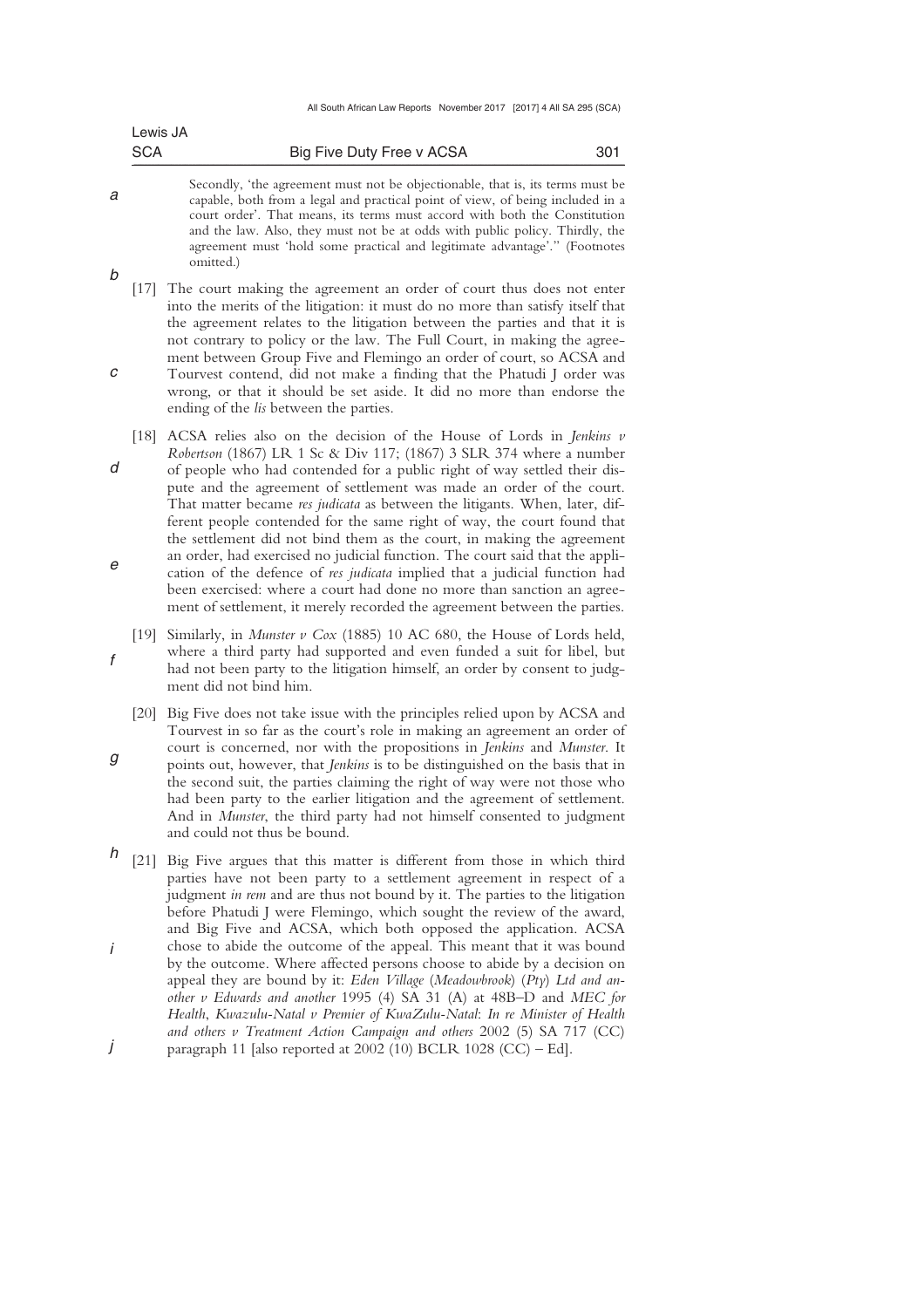| 302 | All South African Law Reports                                               |  |  |
|-----|-----------------------------------------------------------------------------|--|--|
|     | [22] ACSA argues that since Phatudi J held that the award was unlawful, the |  |  |

*a b*  Full Court order was unenforceable. It could therefore not give effect to the award as it would be in breach of its constitutional duty to uphold the rule of law. However, a court order incorporating a settlement agreement which possibly included a constitutionally invalid term is not necessarily rendered unlawful by reason of that fact alone. In *Gbenga-Oluwatoye v Reckitt Benckiser South Africa* (*Pty*) *Ltd and another* [2016] ZACC 33; 2016 (12) BCLR 1515 (CC) the Constitutional Court said (paragraph 24):

"The public, and indeed our courts, have a powerful interest in enforcing agreements of this sort. . . . When parties settle an existing dispute in full and final settlement, none should be lightly released from an undertaking seriously and willingly embraced. This is particularly so if the agreement was, as here, for the benefit of the party seeking to escape the consequences of his own conduct. Even if the clause excluding access to courts were on its own invalid and unenforceable, the applicant must still fail. This is because he concluded an enforceable agreement that finally settled his dispute with his employer."

#### **The interpretation of the settlement agreement**

- [23] Big Five contends that the purpose of the agreement was to settle the dispute that had arisen before Phatudi J. The order endorsed the abandonment by Flemingo of the judgment and the withdrawal of the review proceedings. Had the agreement not been made an order of court, binding on ACSA, the abandonment and withdrawal would not, in themselves, have affected ACSA. Flemingo and Big Five, having settled the dispute, requested that it be made an order of court in order to bind ACSA, which had abided the outcome of the appeal. Accordingly, the dispute regarding the lawfulness of ACSA's award of the tender to Big Five was put to rest by the Full Court order, which had the effect of setting aside the judgment of Phatudi J.
- *g h*  [24] ACSA argues, however, that an examination of the agreement does not have the effect contended for by Big Five. First, it does not expressly state that the order of Phatudi J is set aside. It simply states that Flemingo abandons the order and waives and abandons all rights in the order; and that it withdraws the review proceedings in their entirety as if never instituted. Moreover, it is contended, the fact that the parties recorded that ACSA could implement the award, was no more than the expression of a point of view. The merits of the judgment and order of Phatudi J were not considered by the Full Court that made the order. ACSA contended, therefore, that the judgment and order stood – it was not set aside on appeal. The Full Court intended to do no more than make a settlement an order of court. And that ACSA had agreed only to abide the outcome of the appeal, and not to abide by the terms of a settlement agreement.
- *i*  One of the unsuccessful bidders, Flemingo, took the award on review. It *j* [25] In my view, the agreement must be construed in the light of the circumstances attendant upon it – the factual matrix or context. This is now settled law and I do not propose to repeat the recent authorities that state that an agreement must be construed in context. The context here was that Flemingo and Big Five, amongst others, had made bids for the lease of the duty free shops at three international airports on the terms set out in ACSA's invitation to tender. ACSA awarded the tender to Big Five.

*c* 

*d* 

*e* 

*f*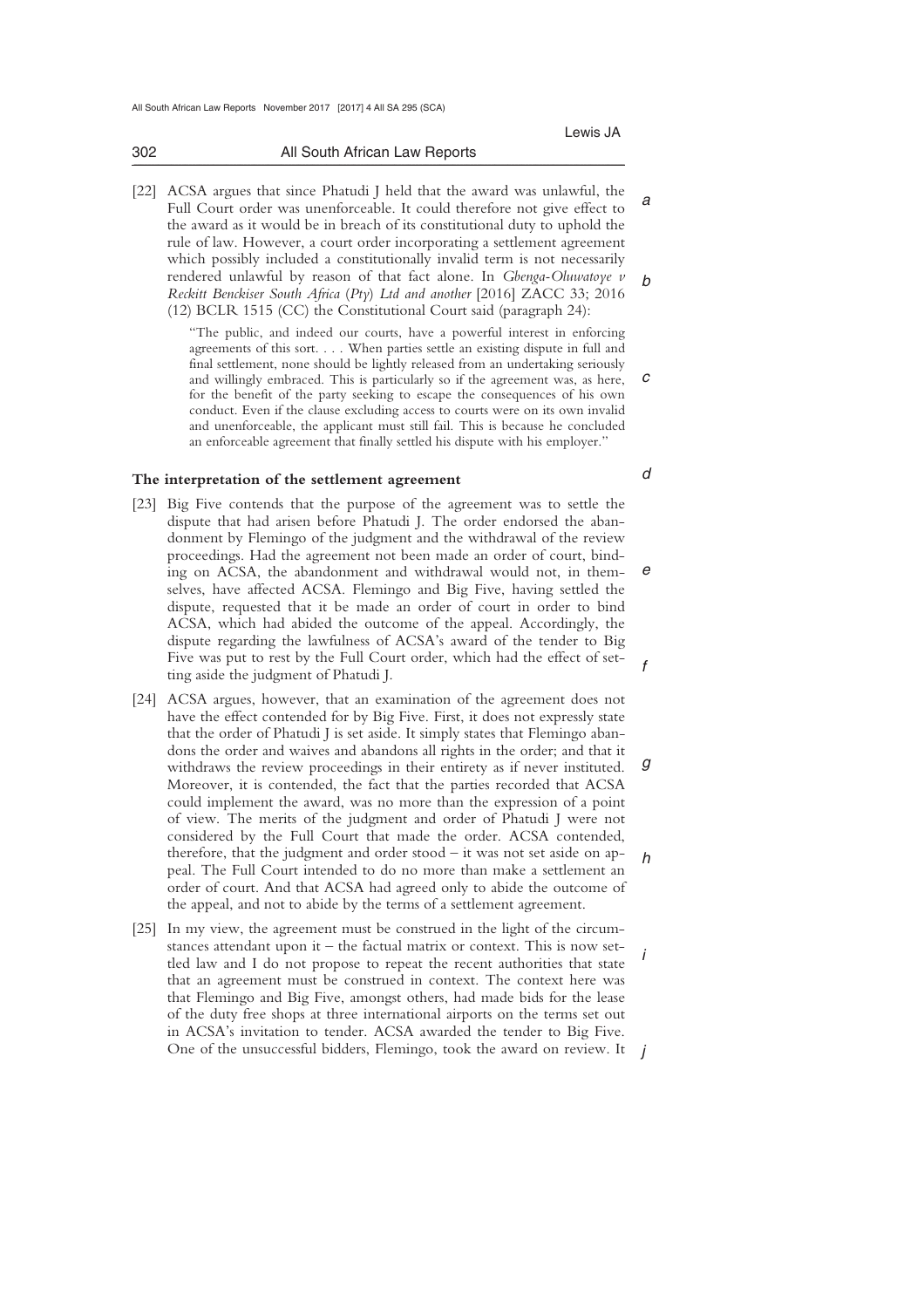| <b>SCA</b> | Big Five Duty Free v ACSA | 303 |
|------------|---------------------------|-----|
| Lewis JA   |                           |     |

- *a b*  argued that the award was unlawful. Phatudi J found that it was unlawful for reasons that may or may not be good. Big Five appealed against the order with the leave of this Court. Before the appeal was heard, Flemingo and Big Five agreed that the appeal would not be prosecuted to finality but that Flemingo would abandon the order and withdraw the review proceedings – as if they had never happened.
- [26] What was the purpose of the withdrawal and abandonment, coupled with the agreement of settlement, if not to set aside the order of Phatudi J? It could be none other than to agree that the award to Big Five by ACSA was to stand. There is no other purpose that the parties could have intended to achieve.
- *c d e*  [27] The argument that the Full Court did not, independently of the parties, intend to set aside the Phatudi J order cannot be accepted. The court order was made to give effect to the agreement between Big Five and Flemingo. Any distinction between the parties' intention and that of the Full Court is thus obviously false. If one asks what the parties intended to achieve in context – the facts known to them, the reasons for the agreement, the clear statement of Flemingo that it withdrew the review application in its entirety and abandoned any right in the order – the only answer could be that the parties did not intend the Phatudi J order to stand. It was a necessary implication of what they expressly stated. There is no other sensible construction of the agreement.
- [28] It is not necessary to determine whether Hughes J in the court *a quo* was entitled to decide that the Full Court had erred in making the agreement of settlement an order of court. In my view it was not open to her to do so. She was bound by the doctrine of *res judicata* and her finding in relation to the doctrine of precedent was misplaced.
- *f*  [29] Accordingly, the appeal must be upheld. The following order is made:
	- 1. The appeal is upheld with the costs, including those of two Counsel.
	- 2. The order of the Gauteng Division of the High Court is set aside and replaced with the following order:
		- "(a) It is declared that Airports Company South Africa Ltd (ACSA) is bound by its decision taken on 26 August 2009 to award to Big Five Duty Free (Pty) Ltd (Big Five) the right to operate Core Duty and VAT Free stores in the international departures and arrivals airside terminals at O R Tambo International Airport, Cape Town International Airport and King Shaka International Airport in terms of Bid Reference No CDF08.05/2009 on 26 August 2009.
		- (b) ACSA is directed to sign and implement the written agreement of lease with Big Five, in terms of the decision, within 30 days of this court's order.
		- (c) ACSA is ordered to pay Big Five's costs, including the costs of two counsel<sup>"</sup>
- *i*  (Ponnan, Mathopo JJA, Lamont and Mbatha AJJA concurred in the judgment of Lewis JA.)

For the appellant:

*W Trengove* SC, *S Budlender* and *A Msimang* instructed by *BKM Attorneys*, Rosebank and *Claude Reid* Attorneys, Bloemfontein

*h* 

*g*